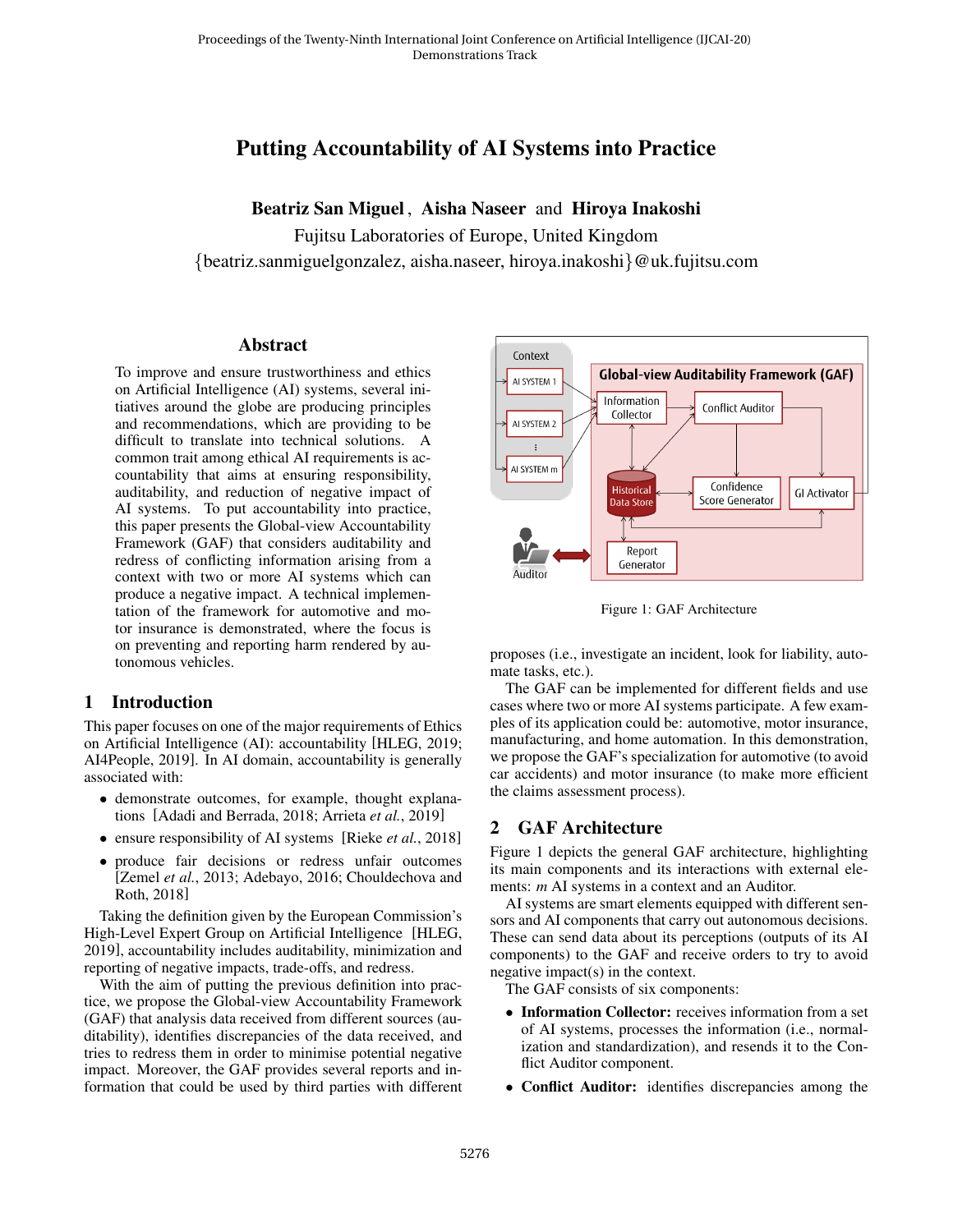<span id="page-1-0"></span>

Figure 2: Scene for the demonstration

data received and, if discrepancies are detected, calculates a Global Information (GI). This GI tries to rectify and avoid incorrect perceptions of AI systems, taking into account the reputation and confidence of systems.

- Confidence Score Generator: calculates a confidence score for each perception of each AI system using a multi-method approach that considers historical data, majority criterion, closest neighbours, etc.
- GI Activator: uses the GI calculated to send technical orders to specific AI systems that have wrong perceptions and thus, try to avoid negative impact(s).
- Historical Data Store: stores all data received, processed and sent by the GAF.
- Report Generator: allows third parties to retrieve relevant data that can be used to monitor and repair AI systems or to look for liability when negative impact occurs.

#### 3 Demonstration

We demonstrate the GAF in the fields of automotive (to increase visibility of vehicles and avoid car accidents) and motor insurance (to make more efficient the claims assessment process in case of an incident). In this context, referring to Figure [1,](#page-0-0) AI systems are vehicles that detect objects, its positions, its nature (or classification in a set of classes such as "car", "pedestrian", etc.), among others. These can send and receive data to and from the GAF. Moreover, the Auditor is a human considering to make a decision on the insurance claims and needing information related to the vehicles in a specific moment.

In particular, we show a scene where a set of vehicles are traveling, and an accident happens in a road junction around a pedestrian who wants to cross a main road. Due to the extended capability of the GAF, we observe how the vehicles increase their visibility and perceptions using the knowledge of others.

For example, in the scene (Figure [2\)](#page-1-0), there are 5 vehicles (4 cars and 1 van) and a pedestrian (person\_1). The lines represent the field of view for vehicles, and each square is the perception of the pedestrian (person\_1) for a specific vehicle. Here, in practice, the car called car\_2 (green car) can not visualize the pedestrian (person\_1) because he/she is behind car\_1 (yellow car) and car\_4 (purple car). However, the car\_2 receives data from the GAF with the perception of the person\_1 (green square) and, therefore, car\_2 is aware of there is a pedestrian behind the cars car\_1 and car\_4.

As readers will have realized, there are some perceptions for the person\_1 (squares in Figure [2\)](#page-1-0) that are not welllocated. This could be because some vehicles have wrong perceptions (car\_1 and van\_1) or the perception received from the GAF is incorrect (car\_2). These wrong perceptions could cause a negative impact such as a traffic accident (as the one shown in the demonstration).

Specifically, if the position of the pedestrian is referred as (x,y), there is a moment before the traffic accident where:

- van\_1 detects the person\_1 in position (650, 400), which is a wrong perception for the position of the pedestrian.
- car\_1 detects the person\_1 in position (400, 400), which is a wrong perception for the position of the pedestrian.
- car\_3 detects the person\_1 in position (600, 400), which is the actual position of the pedestrian.
- The GAF, and in particular the Conflict Auditor component, detects discrepancies in the feature that represent the coordinate x of the pedestrian and therefore, this calculates a GI for this feature.

For the GI calculation, a method inspired by the barycentric coordinates is designed and applied, following the general equation:

$$
\frac{\sum_{k=1}^{m} cs_{k,1} * value_{k,1}}{m - \sum_{k=1}^{m} (1 - cs_{k,1} * value_{k,1}, where cs_{k,1}! = 1)}
$$

*Where:*

- *m is the number of AI systems that have information about the feature 1*
- *csk,1 is the confidence score of the AI system identified by k for the feature 1*
- *valuek,1 is the value of the AI system k for the feature 1*

To apply this equation to the feature x of the pedestrian's position in the moment described, we have to consider 3 vehicles (*m* in the equation), and the values of their perceptions (650, 400 and 600). Moreover, the GAF relies on confidence scores of AI systems to calculate the GI  $(c_{s_k})$ . All systems start from having the maximum confidence score, and this is updated whenever auditability and redress processes are carried out. For simplicity in the description, we assume that there is no historical data about the vehicles, and thus, they have the maximum confidence score associated (value 1).

Considering the above, the GI for the feature x is the arithmetic mean of all the perceptions, yielding the next equation:

$$
GI_{x} = \frac{650 + 400 + 600}{3} = 550
$$

Thus, the GI for the feature x  $(GI<sub>x</sub>)$  is 550, and all the vehicles should perceive the position of the pedestrian as (550, 400). The GI Activator component sends this